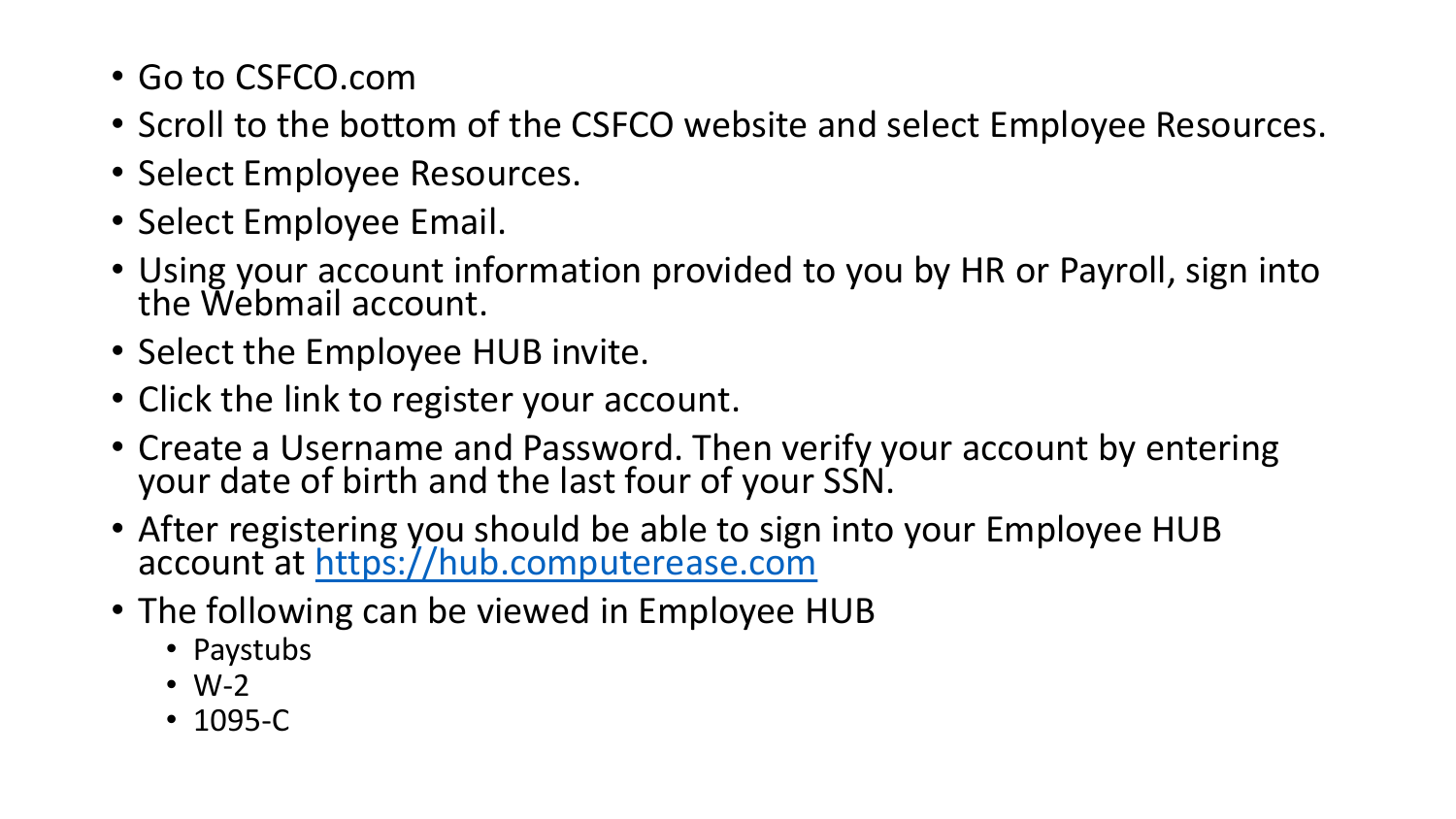## Go to CSFCO.com

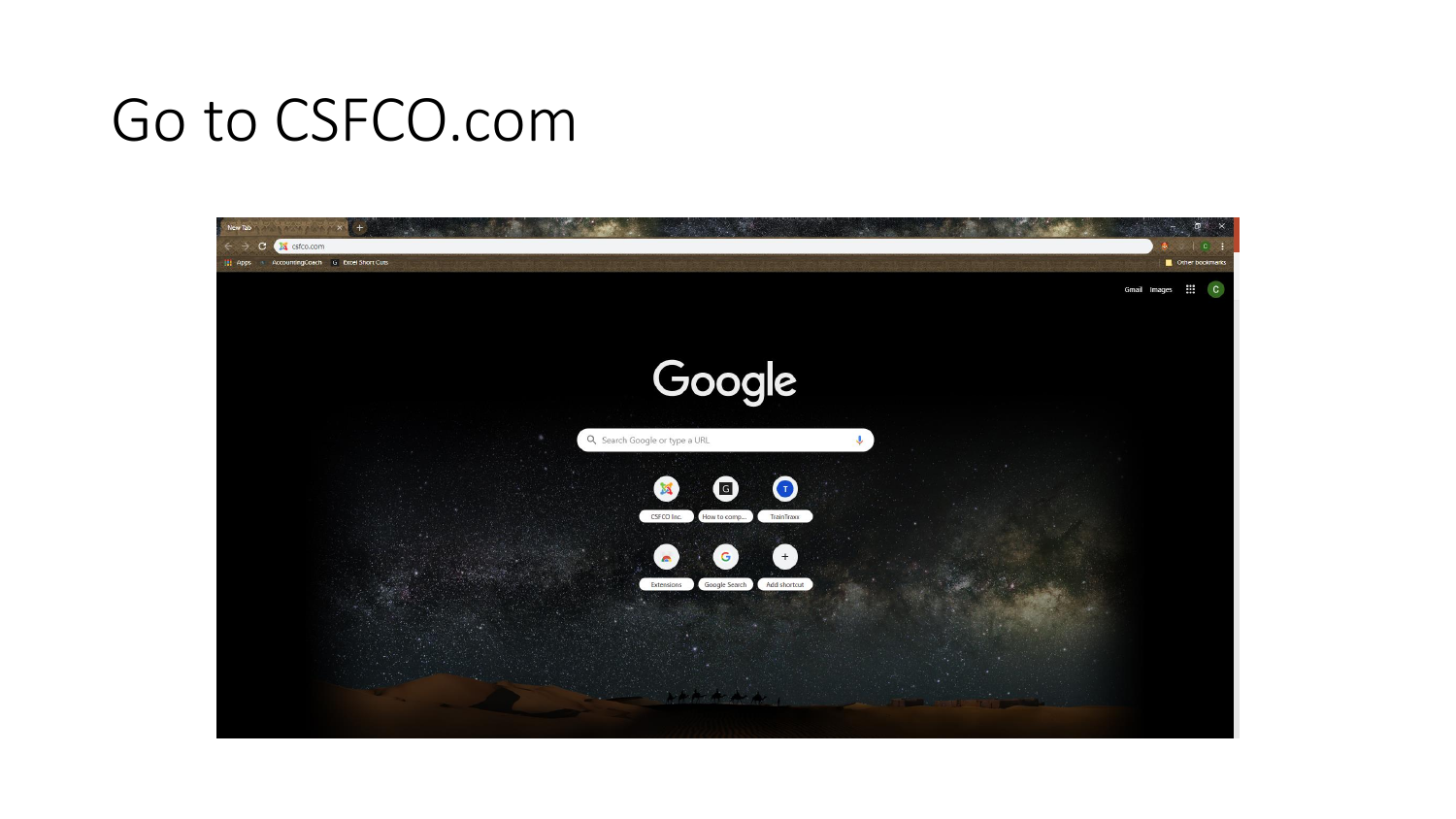### Scroll to the bottom of the CSFCO website and select Employee Resources.



Corporate Office: 3428 Hwy 20, Decatur, AL 35601 Phone: 256,350,5052 - Fax: 256,350,2109

Fabrication & Administration: 1303 Southfield Drive, Decatur, AL 35603 Phone: 256.350.3303 - Fax: 256.350.3833 **QR EMPLOYEE RESOURCES** 

 $\mathbb{Z}$  TERMS & CONDITIONS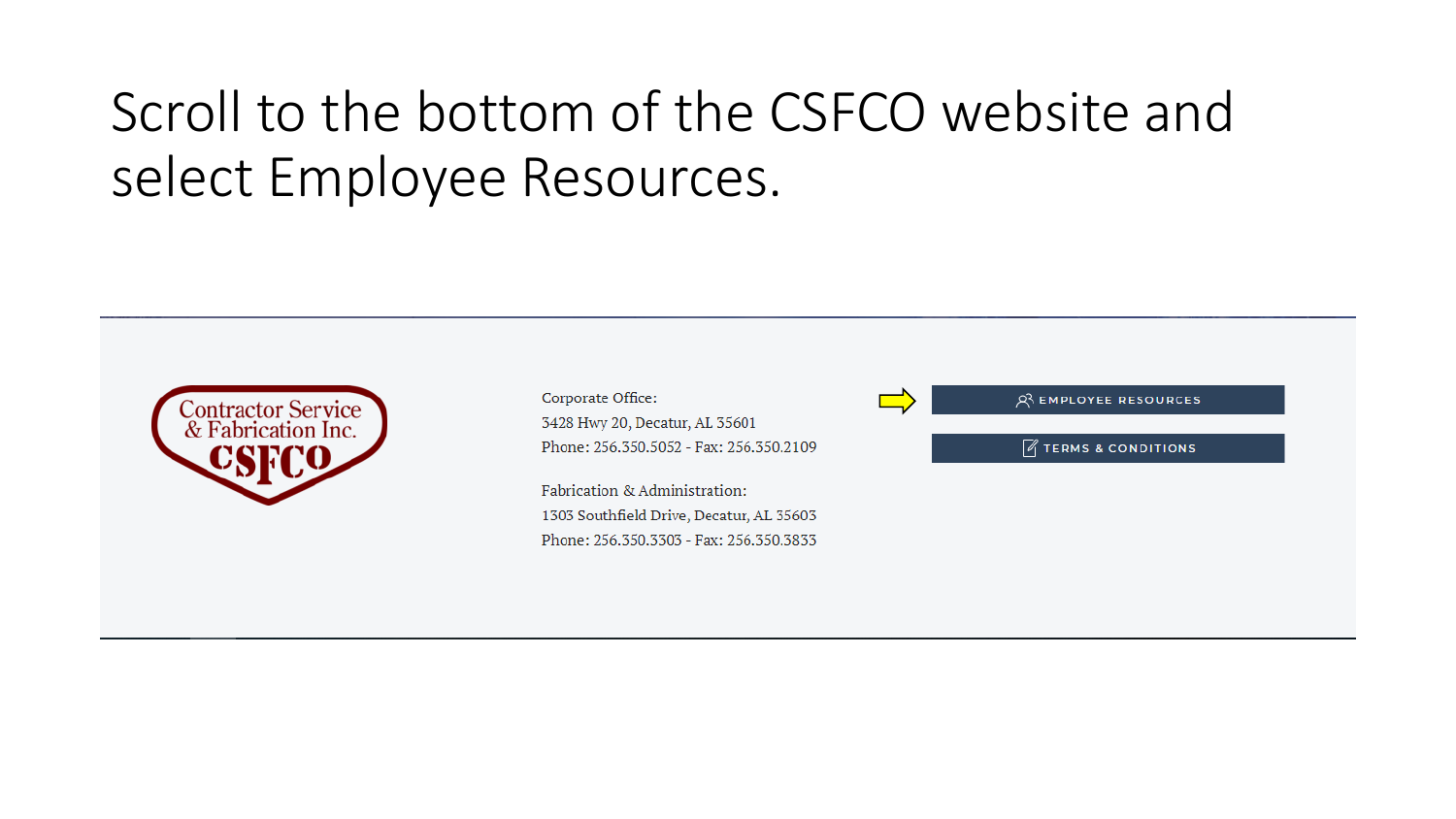# Select Employee Email.

#### **Employee Links:**



- **EMPLOYEE EMAIL**
- O SMARTBEN EMPLOYEE BENEFITS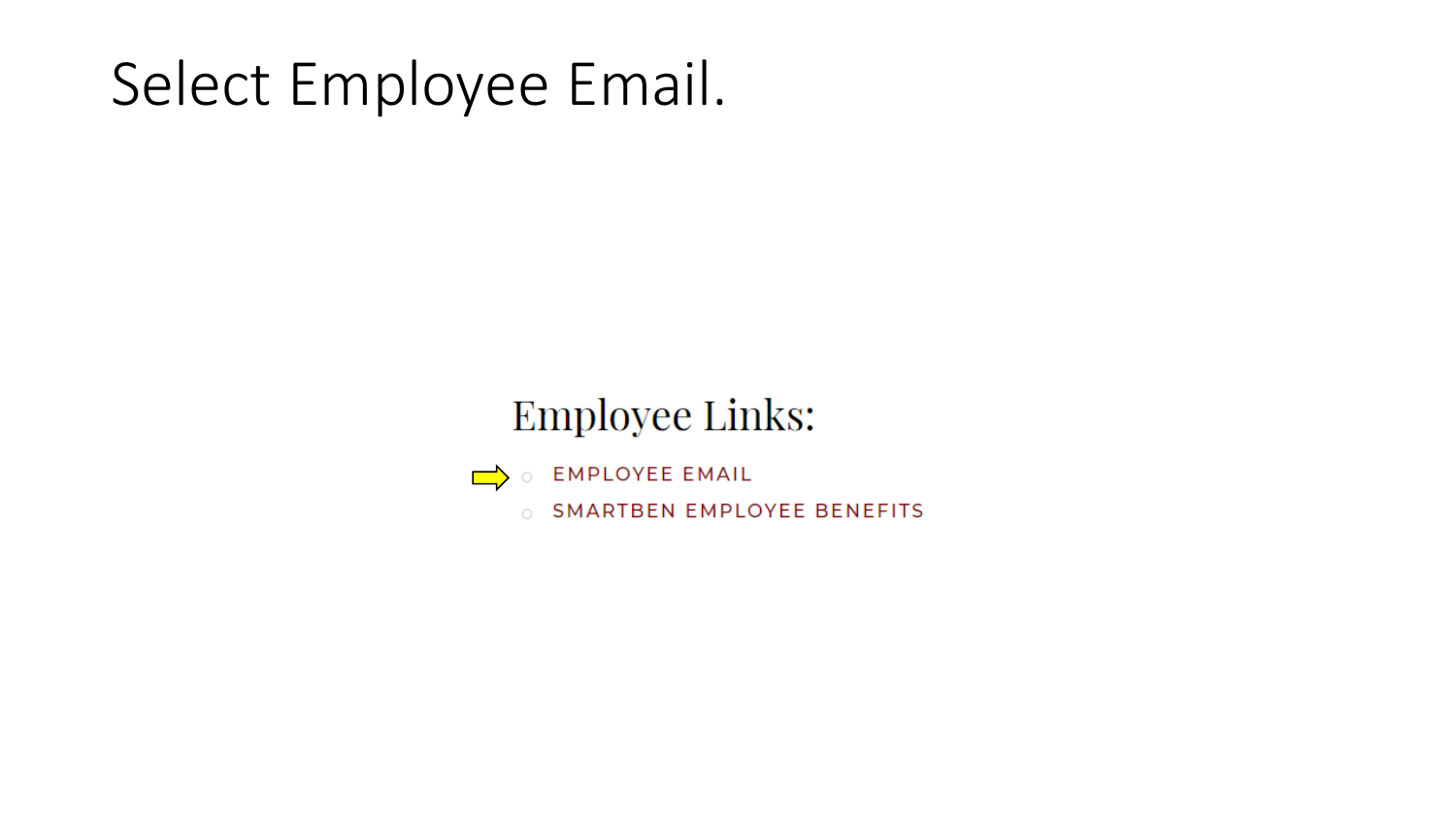Using your account information provided to you by HR or Payroll, sign into the Webmail account.

| web.com <sup>®</sup><br><b>Webmail Login</b>                 |
|--------------------------------------------------------------|
| Username                                                     |
|                                                              |
| Login                                                        |
| <b>Invalid Email Address</b><br>Need to reset your password? |
| Set up your iPhone                                           |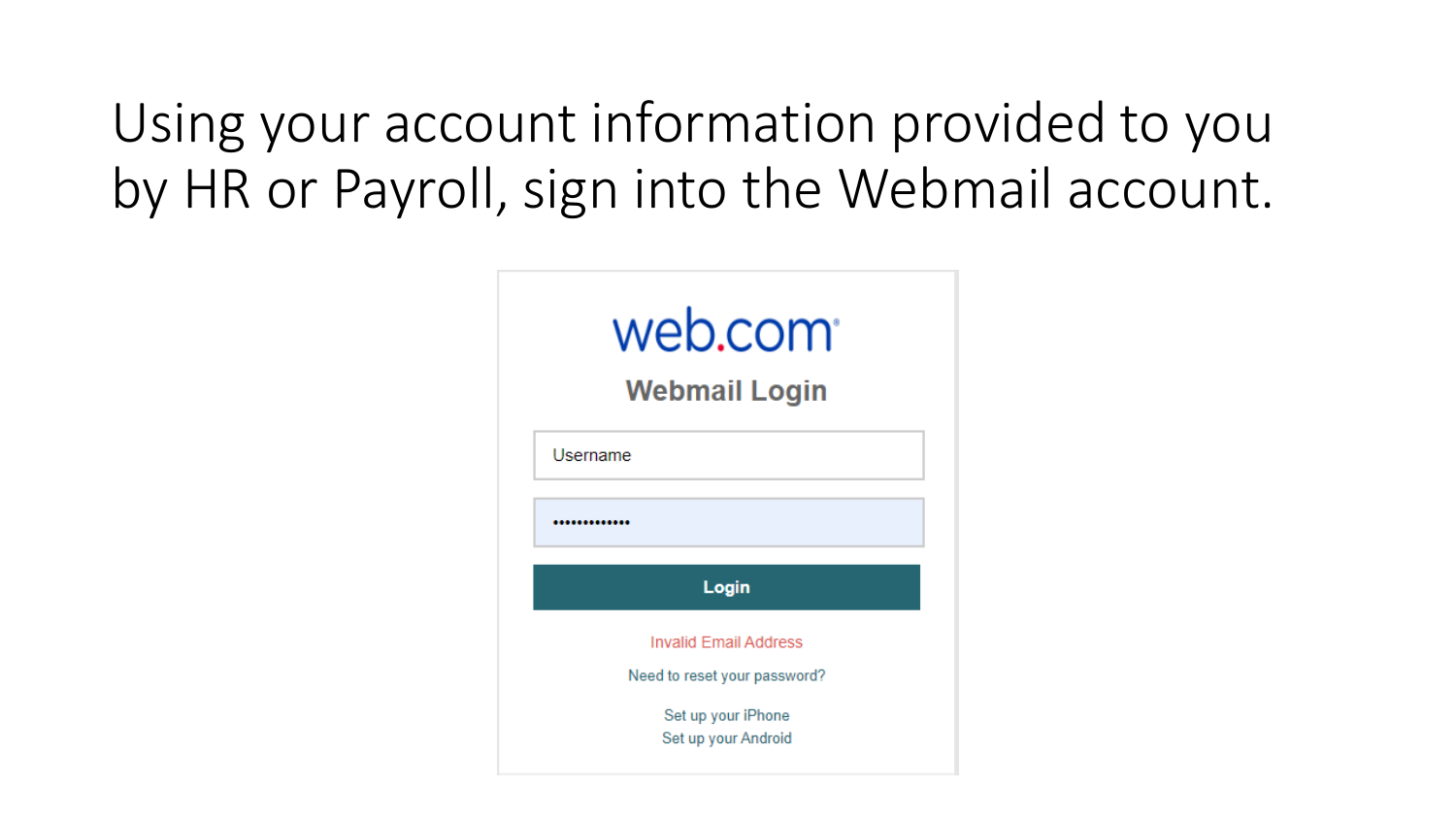## Select the Employee HUB invite.

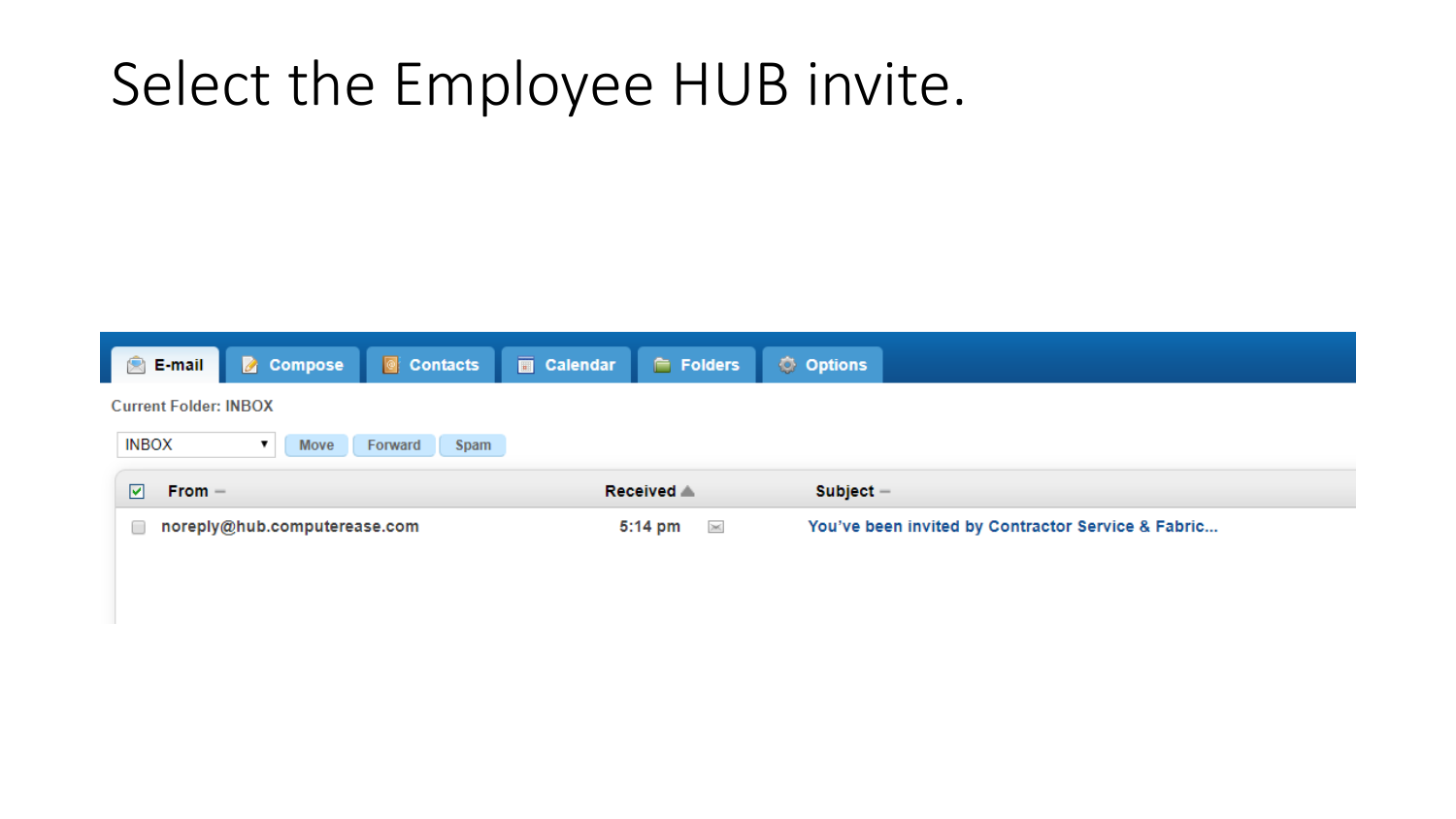# Click the link to register your account.

You've been invited by Contractor Service & Fabrication, Inc. to join Employee Hub.

Please click this link to register your account: https://hub.computerease.com/user/verify/dd430f6857d5a5d2fb5e316d23b10846

Thanks!

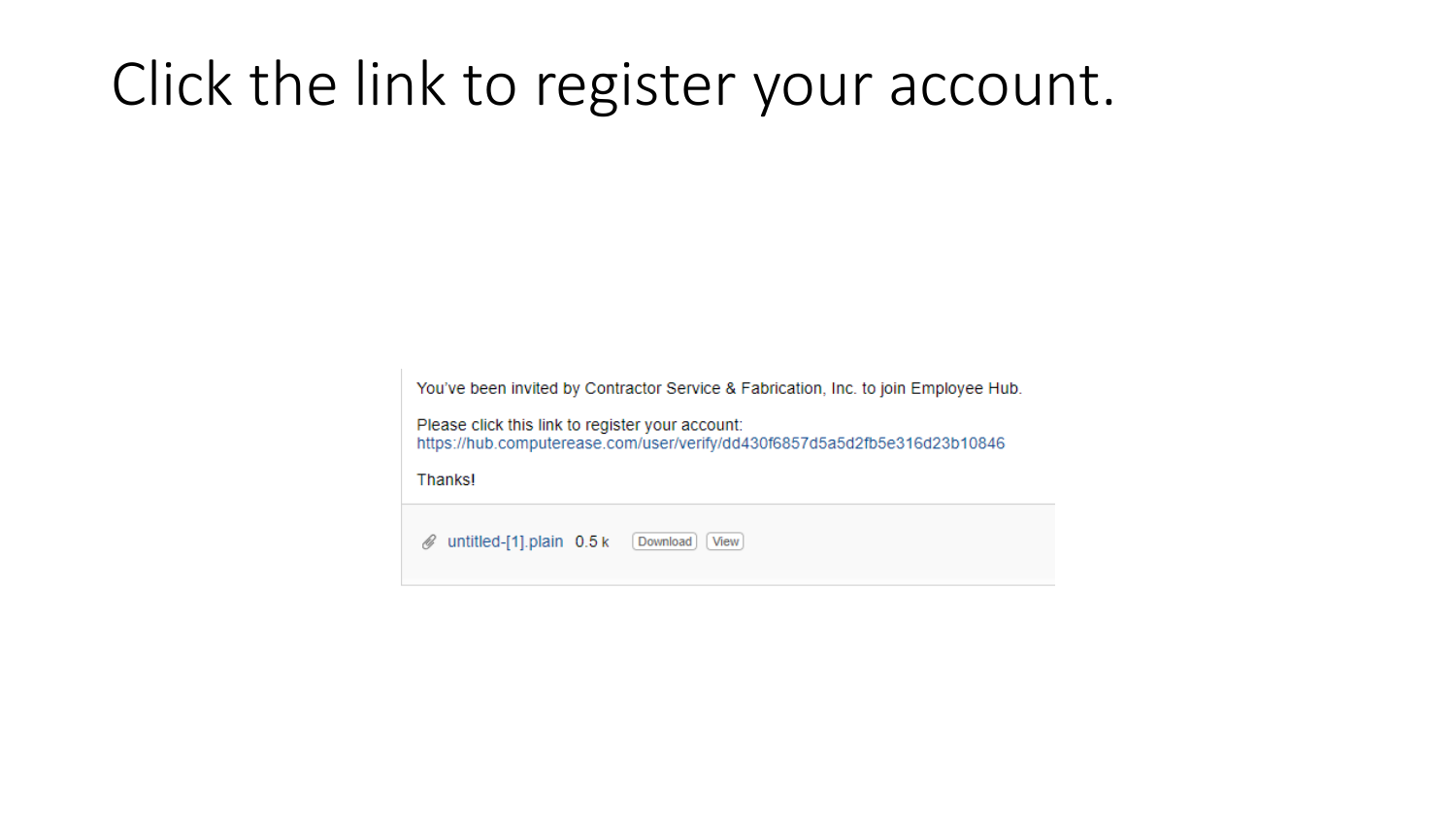Create a Username and Password. Then verify your account by entering your date of birth and the last four of your SSN.

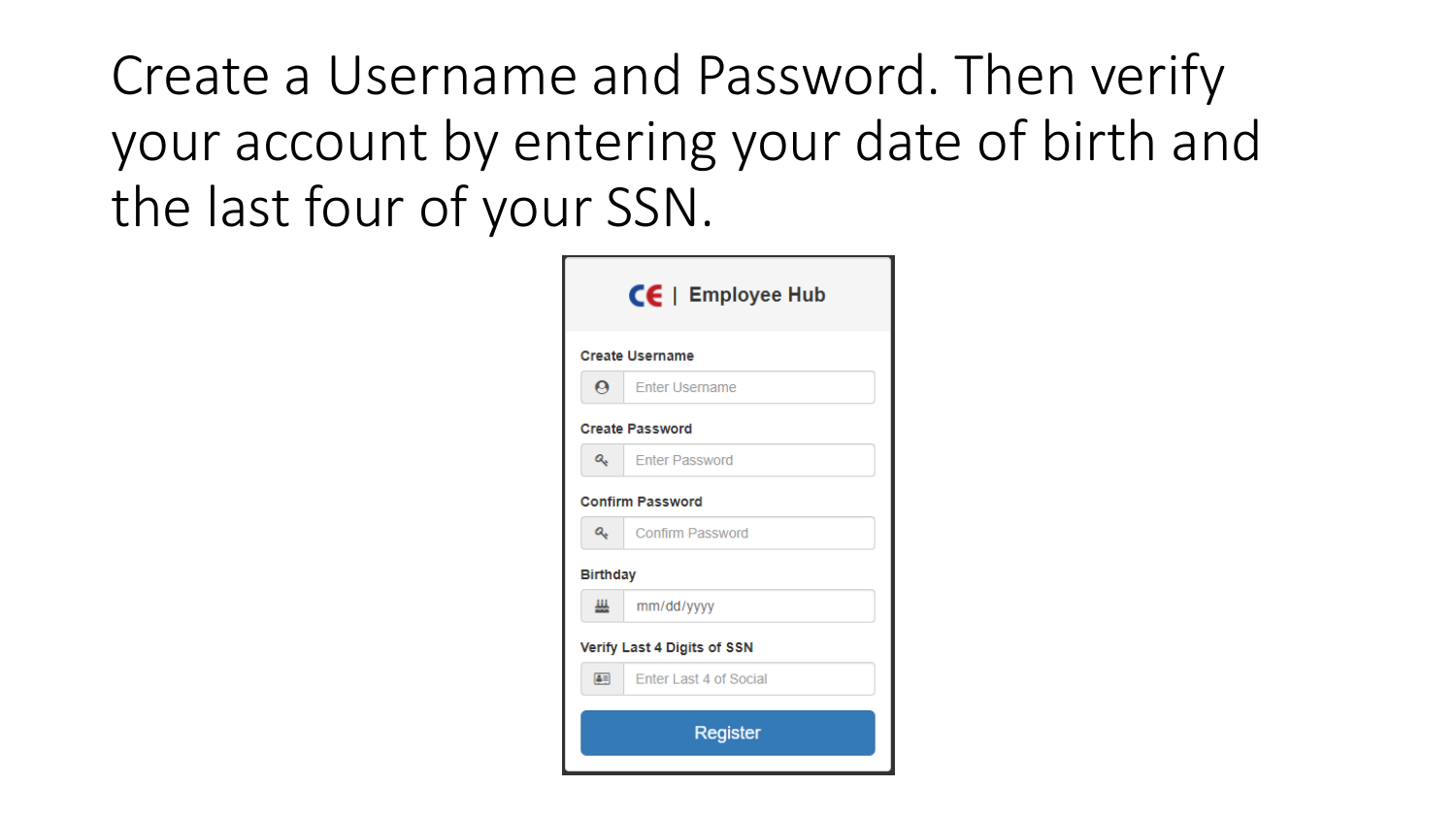After registering you should be able to sign into your Employee HUB account at [https://hub.computerease.com](https://hub.computerease.com/)

| $CE$   Employee Hub   |                                   |  |  |
|-----------------------|-----------------------------------|--|--|
|                       | <b>Username</b>                   |  |  |
| $\boldsymbol{\Theta}$ | Username                          |  |  |
|                       | <b>Password</b>                   |  |  |
|                       |                                   |  |  |
|                       | Login                             |  |  |
|                       | Forgot Username   Forgot Password |  |  |